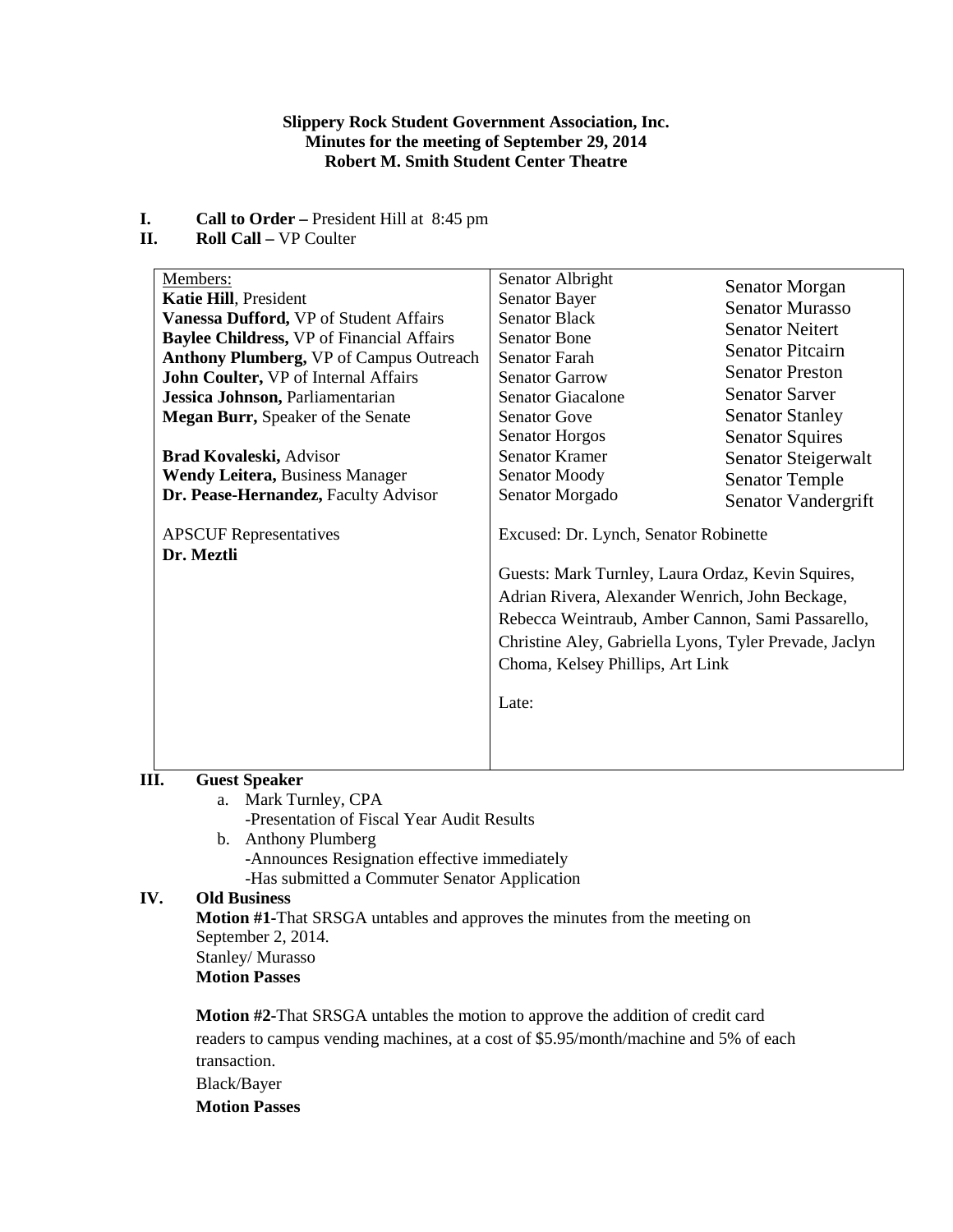**Motion #3-**That SRSGA approves the addition of 40 credit card readers to campus vending machines, at a cost of \$5.95/month/machine and 5% of each transaction. Stanley/Sarver

-President Hill explains we had to untable the motion first, then vote on a new motion with the actual number of readers to approve (40) since they were not listed in the original tabled motion.

-VP Childress explains this motion was further reviewed and discussed in finance committee and the committee recommends approval.

## **Motion Passes**

**Motion #4-**That SRSGA untables the motion to approve a convenience fee for credit card purchases in campus vending machines.

Squires/Morgado

# **Motion Passes**

**Motion #5-**That SRSGA approves a convenience fee of \$.10 per transaction for credit card purchases in campus vending machines.

Albright/Garrow

-President Hill explains we had to untable motion first, and then vote on a new motion since the convenience fee amount (\$.10) was not included in the original tabled motion. -VP Childress explains this motion was further reviewed in finance committee and the committee recommends approval. A convenience fee is standard in the vending industry. **Motion Passes**

## **V. New Business**

**Motion # 6-**That SRSGA approves the minutes from the meeting on September 15, 2014. Bayer/Horgos

-Motion to table, the minutes have not yet been edited and distributed for review. **Motion to Table Passes**

**Motion #7-**That SRSGA opens elections for Building D Senator. Nietert/Steigerwalt

# **Motion Passes**

-Blake Kramer is present and has applied for the position. He is a Political Science Major; Tried Tennis Team; Trying for Green and White Society. Asked what 3 words describe yourself: organized, unique, responsible. Asked what kitchen appliance describes you: Blender – mix things up. Asked is there anything around your building that are issues: likes activities that are going on in the hall.

**Motion #8-**That SRSGA elects Blake Kramer for Building D Senator. Squires/Sarver **Motion Passes**

**Motion #9-**That SRSGA opens the election for freshman senators. Black/Preston **Motion Passes**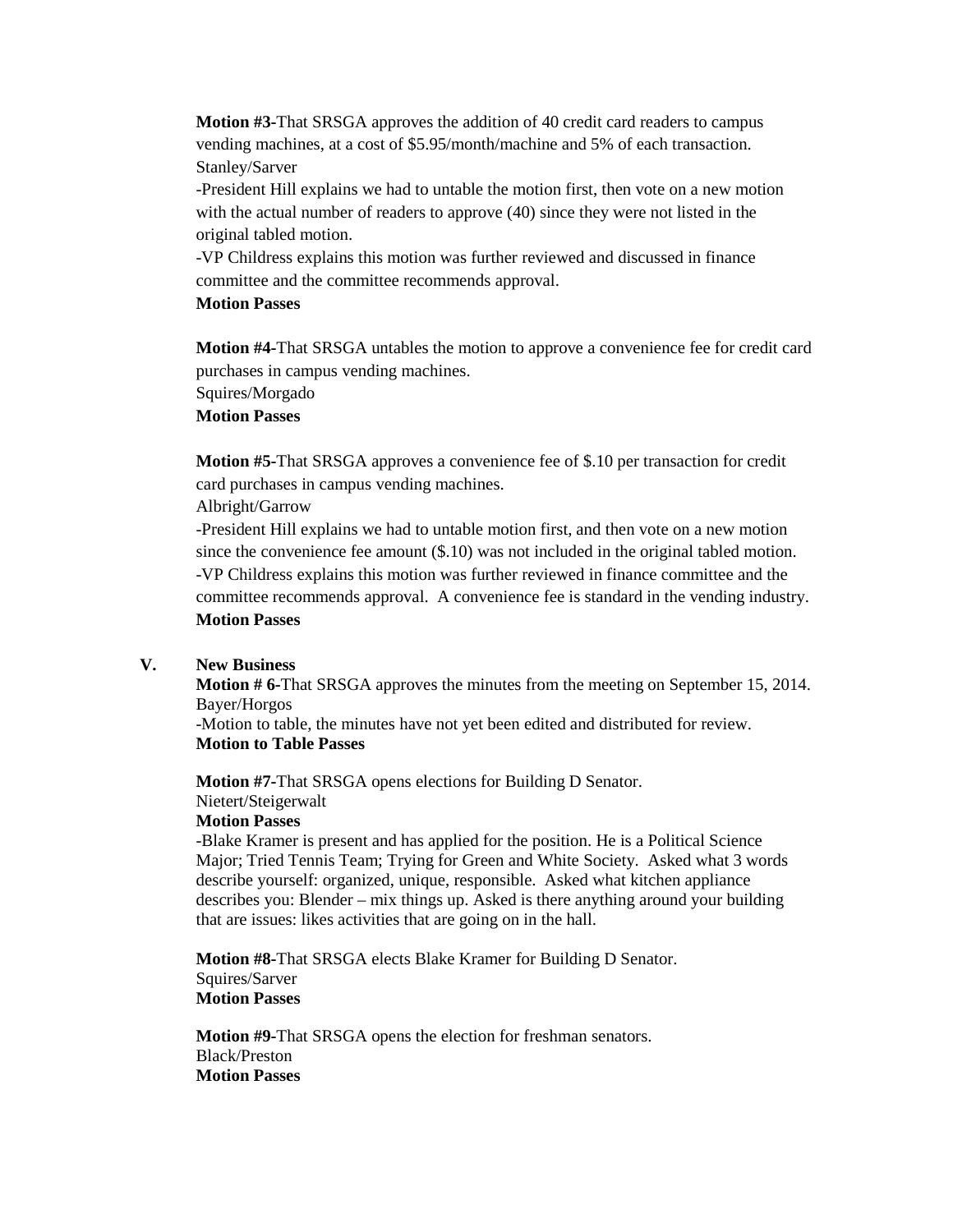-Three freshmen are present and have applied for the position.

-Mattie Morgan-High School Activities include Colorguard, Buddies, Buddy Yearbook, SADD, and Red Ribbon. Asked what kitchen appliance describes you: Oven Mitt – protects people. Asked what you want to overcome and/or achieve**:** College writing class and good grades. Asked what brought you to SRU: Sister is an alumnus. -Rachelle Gove-High School Activities include National Honor Society, Stand Tall, Student Council, Peer Mediators, Spanish Club, and Chorus. Asked what kitchen appliance describes you: Wooden Spoon – old fashioned. Asked what you want to overcome and/or achieve: Anxiety. Asked what brought you to SRU: Didn't want to be far away from family.

-Tabitha Giacalone-High School Activities include President of SGA and her class. finance, outreach, and big house committee. Asked what kitchen appliance describes you: Microwave – effective and gets things done. Asked what you want to overcome and/or achieve: Physics 1 and 2. Asked what brought you to SRU: Close, but far enough away. 3 words: Reliable, kind, trustworthy.

**Motion # 10-**That SRSGA elects Mattie Morgan, Rachelle Gove, and Tabitha Giacalone for freshman senators.

Preston/Temple **Motion Passes**

**Motion # 11-**That SRSGA opens elections for commuter senator.

Albright/Bayer Motion Passes

-Anthony Plumberg has applied for the position. Asked what kitchen appliance describes you: Rubber spatula - Effective and doesn't scratch nonstick pans

3 words: persistent, energetic, and competent. Asked what garden tool describes you: power saw. Asked what you would work on as a Commuter Senator: Happy Bus and bringing a dorm environment to campus apartments.

**Motion #12 -**That SRSGA elects Anthony Plumberg for commuter senator. Squires/Temple **Motion Passes**

**Motion # 13**-That SRSGA approve the new initiative request of \$8,000.00 for the SRU Student Veterans of America

Black/Vandergrift

-John Beckage presents the new initiative request. He explains that UPB will cover the artist fees; new initiative will cover travel expenses. Continuing to proactively work to lead with student veterans.

## **Motion Passes**

**Motion #14-**That SRSGA approve the new initiative request of \$480.00 for SRU Winter Guard

Horgos/Nietert

-Representatives from Winterguard present the new initiative-Competing in a circuit; Won the past three years; SRU is a great role model at competitions **Motion Passes**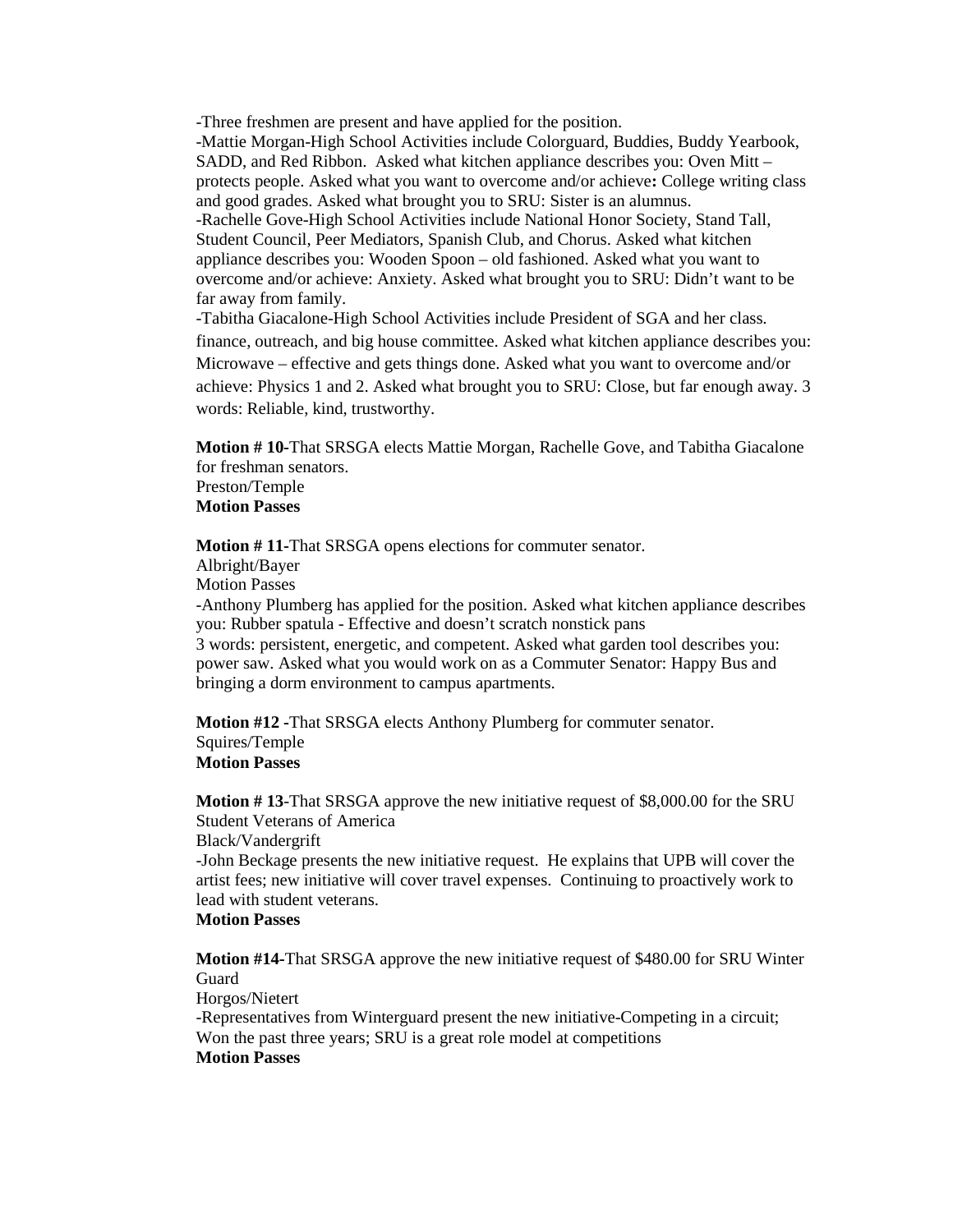**Motion # 15**-That SRSGA approve the new initiative request for \$75.00 for The Law Society Bayer/Nietert -Representatives from the Law Society present the new initiative-Advertising for practice LSAT tests **Motion Passes**

**Motion #16-**That SRSGA approve the new initiative request for \$110.00 for The Law Society

Black/Plumberg

-Representatives from the Law Society present the new initiative-Travel to law school at Pitt Law School; Exposure to meet directors of admissions.

## **Motion Passes**

**Motion #17-**That SRSGA approve the new initiative request for \$43.00 for The Law Society

Squires/Sarver

-Representatives from the Law Society present the new initiative-Travel to WVU Law School; Information sessions regarding admissions

-Senator Black recommends in the future that the initiatives be turned in earlier **Motion Passes with one No Vote**

**Motion # 18-**That SRSGA approve the new initiative of \$354.15 for Amnesty International.

Garrow/Steigerwalt

-Gabriella Lyons from Amnesty International presents the new initiative-Vigil and Fundraiser for Michael Brown; Money asked to cover for personal spending on advertisements

-Senator Moody asks that any money generated from sales at the vigil goes back to SGA -Senator Murasso asks how does it connect to Michael Brown?

-National organization is in Ferguson and the vigil is for respect and putting a stop to police brutality

-Wendy Leitera asks if there is any self support?

-No-this is first semester active in three years, trying to get established -Senator Moody reports this was turned in four weeks ahead of time; Attended round table and it was a good event

-VP Childress Seconds Moody's comments

-Senator Garrow-Fundraiser?

-Yes, food and candles will be sold and donations accepted

**Motion Passes with 3 Abstentions (Farah, Murasso, Dufford)**

#### **VI. Open Forum**

**-**Senator Murasso**-**Third bus for Michigan game – pay your \$5 if on the list **-**Senator Nietert-St. Jude's awareness; Handing out candy; Wednesday kick off; Friday bonfire possible- Register!

-Senator Horgos-Women's lacrosse first home game on Sunday

-Senator Garrow-Walk a mile; Let her know by tomorrow.

-Senator Squires-Room 302 in Spotts Book Drive

-Senator Stanley-Quad event – Pikes on Bikes

-Senator Pitcairn-Talent show for Sister to Sister in November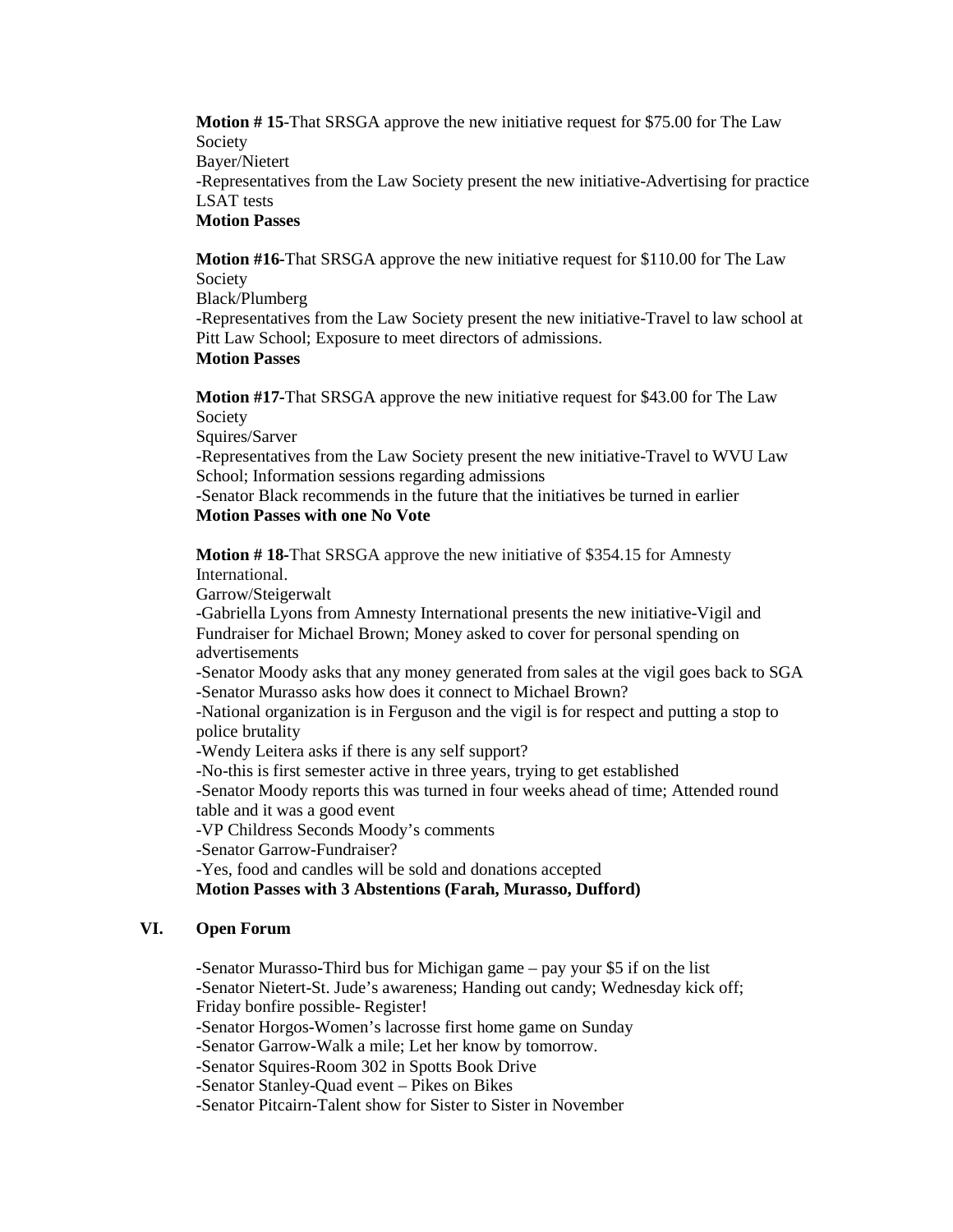-Senator Bayer-Thanks for college colors week; Shout out to Kaci for pep rally **-**VP Childress

Dr. Meztli – Voter registration 354 subtotal 400 votes goal 34% Dem 29% Rep 37% No affiliation -Dr. Meztli Thursday October  $2<sup>nd</sup>$  Meet and Greet with APSCUF Thanks Poli Sci Honor Society, SGA, and APSCUF Faculty Union **-**Senator Temple-Website manager **-**Senator Vandergrift-congrats to John for homecoming work! **-**Dr. Pease-Hernandez-OMD and SOL Hispanic Latino Cultural Awareness 12:30-2 tomorrow in the CSIL **-**Laura Ordaz-**[LJO1001@sru.edu;](mailto:LJO1001@sru.edu)** Questions for her for Student Trustee

# **VII. Officer's Reports**

#### **President Hill**

- APSCUF in the Quad
- Movie Series
- "Liter" of the Week Jess Horgos

### **VP Coulter**

- Homecoming
- Bake Sale
- New Senators Contact

#### **VP Dufford**

- Student Life Survey
- Fitness facility at Old Thompson
- The Suite
- Campus Crawl

### **VP Plumberg**

- Harvest-fest
- \* reserved for October 28<sup>th</sup>
- \* Save the date, be ready for sign ups
- Campus Outreach is at 5pm on Sundays
- After a slow start, movie attendance has picked up<br>
\* New sign ups will be coming out, please sign up
- New sign ups will be coming out, please sign up
- \* We will schedule another training session for those who missed previous

#### **VP Childress**

- Lots and lots of paper work and new requests
- All dates are set for budgeting and info sessions
- New initiative policy revision
- Club and organization trick or treating
- Budgetary Reserves: \$140,996.07

#### **Parliamentarian Johnson**

- Advocacy Project will be November 18th-20th
- 18<sup>th</sup> and  $20^{th}$  = table in front of Starbucks at Common Hour
- $19^{th}$  = workshop at 6:00-7:30pm

#### **Speaker Burr**

• Commuter Project Next Week @ the Grove